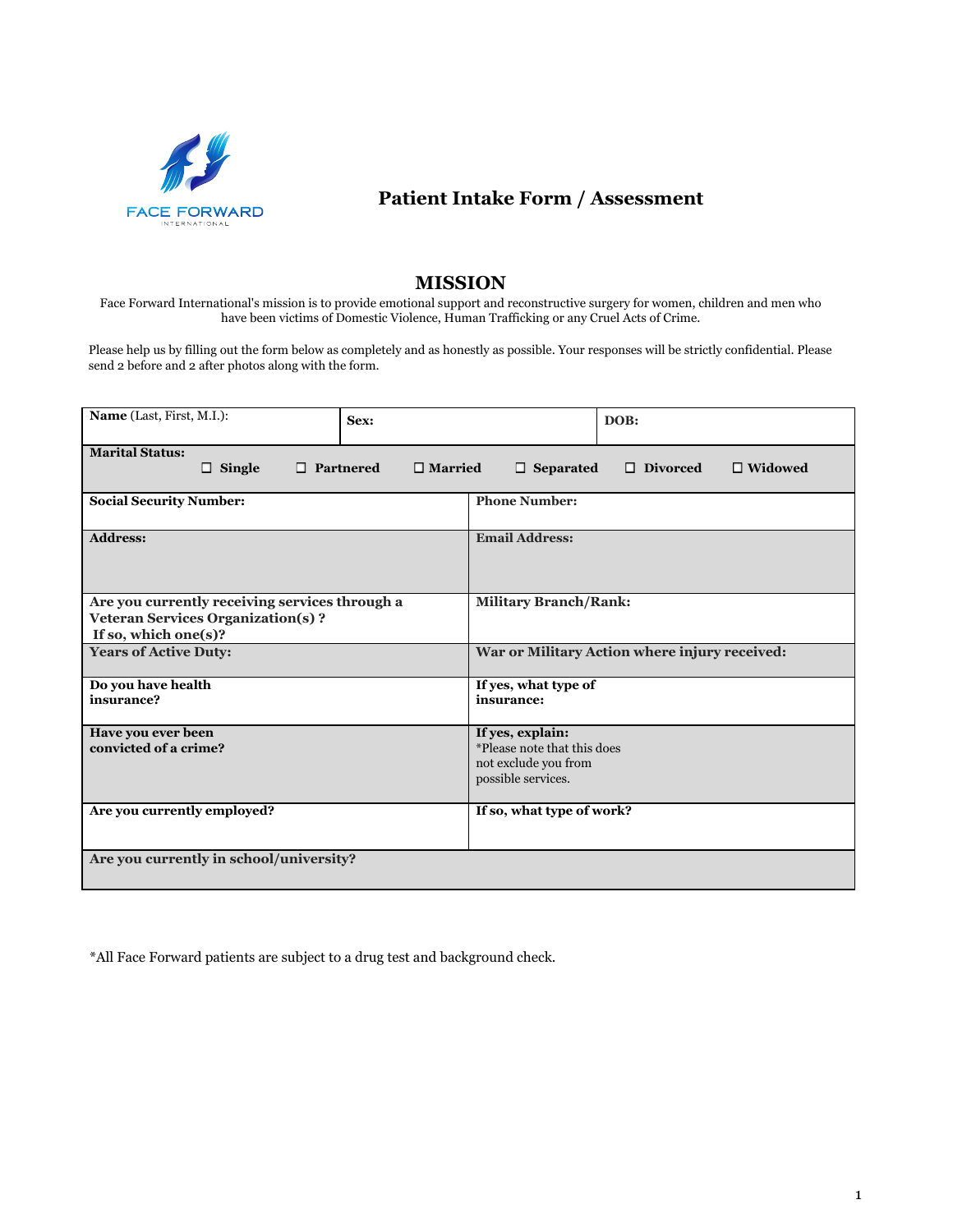What can Face Forward do for you? Tell us your story.